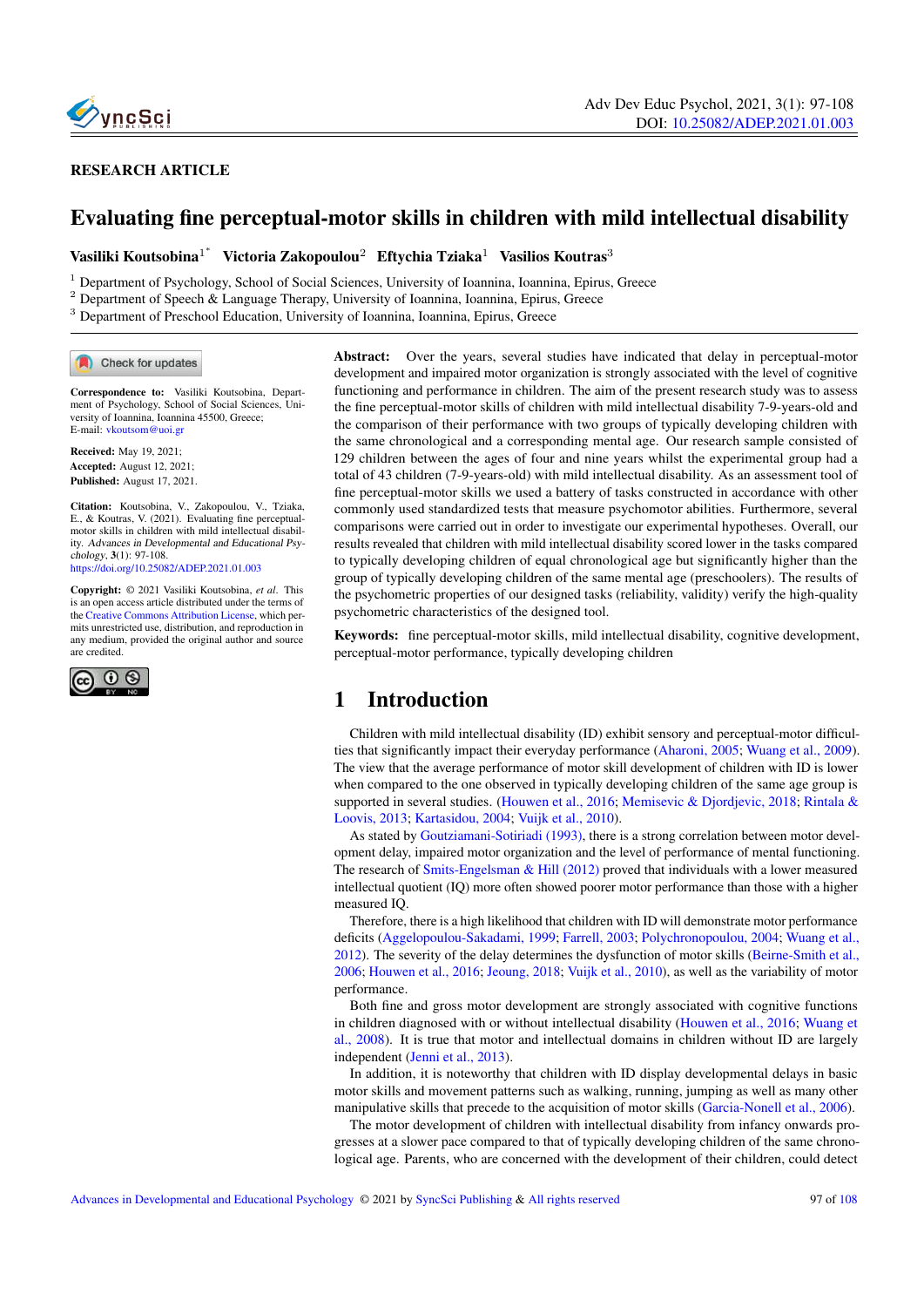a delay in the motor skills' acquisition before realizing a delay in cognitive domain. Parent's report is a useful measurement of children's motor skill performance [\(Kennedy et al., 2012\)](#page-8-11).

Although sensory integrative functions are only mildly impaired, both verbal comprehension and processing speed indexes, are significant predictors of fine motor function. Many prominent researchers [\(Elliott & Bunn, 2004;](#page-7-5) [Giagazoglou et al., 2009;](#page-7-6) [Wuang et al., 2009\)](#page-8-0) support that children with mild ID show delays in motor development and motor skill-learning, as well as perceptual and sensory-motor deficits. In addition to these deficits, children with ID also display poor performance in sensory integration and manual dexterity tasks [\(Vuijk et al.,](#page-8-5) [2010\)](#page-8-5). Furthermore, they also exhibit deficits in visual-motor integration skills, which are considered as the coordination of fine motor control and visual perceptual abilities [\(Memisevic](#page-8-12) [& Sinanovic, 2012\)](#page-8-12). Accordingly, the level of intellectual disability could be indicated as a significant predictor of visual motor integration. All the aforementioned deficits render children apathetic and influence their orientation and mobility as well.

Given the rationale provided in the literature review, it is evident, that controlling fine motor performance and providing early detection of perceptual-motor deficits in children with ID using valid, reliable, and accurate assessment tools is a direct priority [\(Wuang et al., 2009\)](#page-8-0). The development of an assessment tool will eventually provide valid information for the effectiveness of intervention programs aiming to improve sensory motor functionality. This can potentially be implemented in the school environment to promote academic achievements and enhance children's social life [\(Wuang et al., 2009;](#page-8-0) [Wuang et al., 2008\)](#page-8-9).

In our knowledge, there are no published studies having developed an assessment tool specifically designed to assess and evaluate fine perceptual-motor skills in children with mild intellectual disabilities so far.

Aiming to this, the present study provides converging evidence for the assessment of the fine perceptuo-motor skills of children with mild ID, aged 7-9 years, using a new effective evaluating tool.

The following research questions were posed to be answered:

(1) Is the construction of a valid and reliable fine perceptuo-motor skills' screening tool for children with mild ID feasible?

(2) Does the performance of children aged 7-9 with mild ID differentiate from that of typically developing children with the same chronological and mental age respectively?

(3) Does the performance of typically developing children aged 7-9 in fine motor skills tasks differentiate from that of typically developing preschoolers?

(4) Does the scoring of children with mild ID differentiate between verbal and performance tasks of intelligence tests, such as Wechsler Intelligence Scale for Children (WISC-III)?

# 2 Methods

#### 2.1 Participants

A total of 129 subjects (63 boys and 66 girls), 4-9-year-olds participated in the current research. 43 children 6.9-9.1-years-old with mild ID were randomly assigned to the working group. The chronological age ranged from 6.9 to 9.1 years ( $M = 8$  years,  $SD = 0.71$ ) while the mental age ranged from 4 to 6.3 years ( $M = 5$  years,  $SD = 0.70$ ). These children were enrolled (attended) in the integration classes of primary schools in the counties of Attiki, Aitoloakarnania, Arta, Ioannina, Preveza, Lefkada, and Achaia, in Greece. They were matched to their chronological and mental age (the cognitive developmental level) and their gender with a group of 43 typically developing first school (7-9-years-old) and 43 typically developing preschoolers (4-6-years-old). The children belonging to the two control groups of our sample were enrolled in regular, public elementary schools and kindergartens in the respective counties. According to their parents and teachers reports, they had not attended supportive speech therapy programs and did not have a diagnosis of Specific Learning Disorder (SLD).

Children with mild ID were partially attending inclusion class. They participated in individualized psychoeducational intervention programs, while the rest of their school day they were back to their classroom. Ending their school courses, they returned to their parents or their caregivers. They were selected according to their medical and family history and all children met the inclusion criteria for non-organic reasoning of intellectual disability. Their native language was Greek. Immigrants' children (people that live and work in our country) were excluded because of their different cultural background.

Prior to their participation, all subjects were screened for any history of previous or current psychiatric or neurological signs and had normal vision. The presence of any of those indications was an exclusion criterion. Children with autism, cerebral palsy, sensory and motor impairments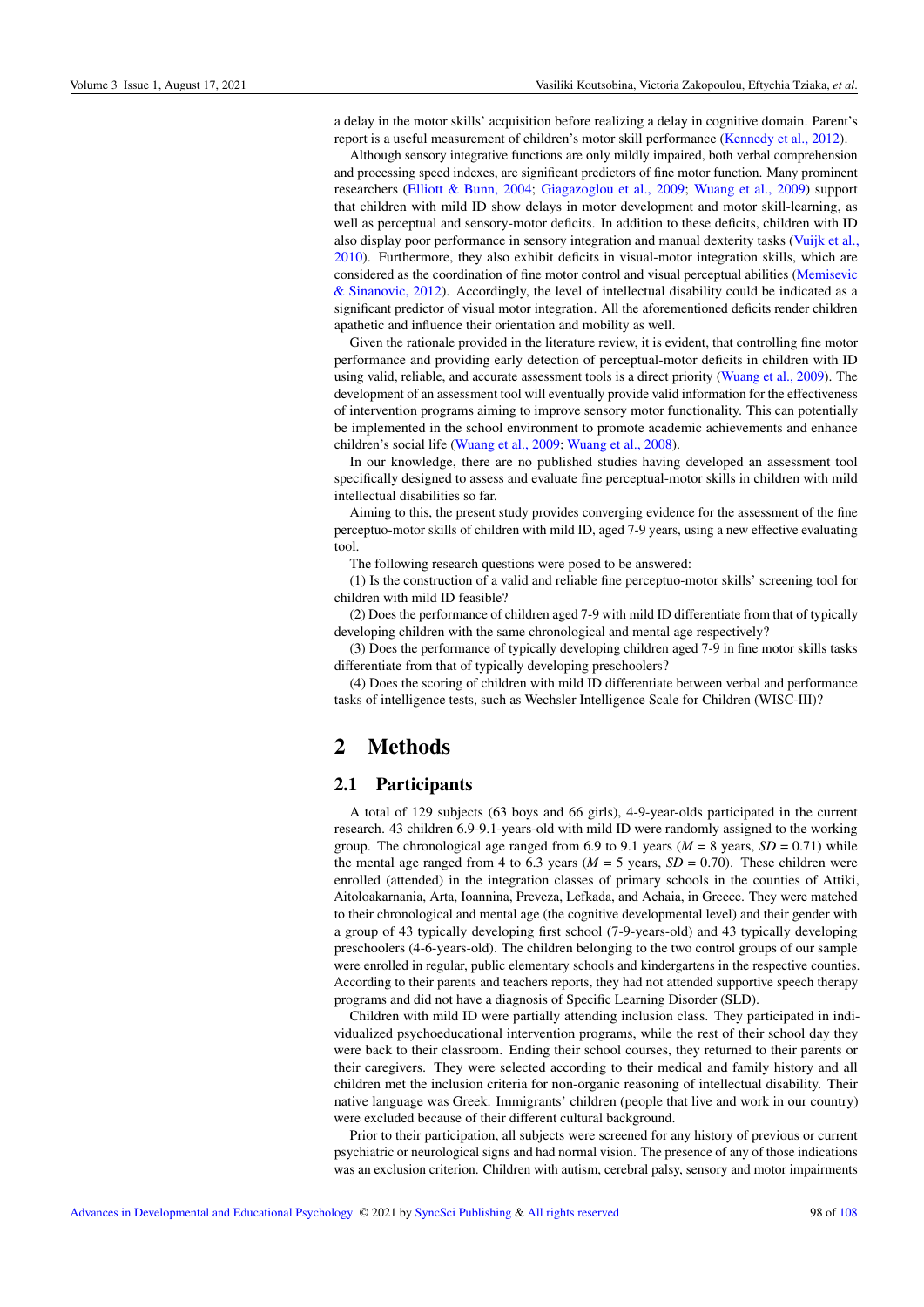were not included in the sample. Similarly, children with chromosomal abnormalities as well as history of perinatal problems and neurological dysfunctions such as head trauma, muscular dystrophy and epilepsy were also excluded from the study. Based on their parents' and teachers' interviews, none of these children had experienced severe emotional or behavioral disorders and were all able to understand, communicate and follow the experimental directions given by the researcher. Lastly, prior to commencing the study, consent forms were obtained from all parents and teachers. The study was ethically approved by the Greek Ministry of Education and Religious Affairs.

### 2.2 Procedure and materials

Children with mild ID were assessed in two separate experimental one-hour procedures each, as following: initially, we assessed the general intelligence quotient (*GIQ*) using the Greek edition of Wechsler Intelligence Scale for Children [\(Georgas et al., 1997\)](#page-7-7), (as this was the only standardized intelligent test in Greek population at the period the research was conducted) while secondly, we evaluated their fine perceptual-motor skills, using a 32-task-battery of fine perceptual-motor skills (F.P.M.S.B), which was constructed in order to test the research inquiries.

### 2.3 Wechsler school scale of intelligence (WISC III)

The Greek edition of Wechsler Intelligence Scale for Children [\(Georgas et al., 1997\)](#page-7-7), was administered. WISC III is aimed at children 6.0 to 16.11 years. It refers to the first school age up to puberty and examines a variety of the child's cognitive skills, as follows: (a) the Verbal Scale includes information, similarities, arithmetic, vocabulary, comprehension, digit span (b) the Non-Verbal Scale includes picture completion, coding, picture sequencing, block design, objects assembly, labyrinths and symbols. WISC III includes a variety of modules to measure the various aspects of the child's cognitive functioning. It consists of modules divided into three categories: the main ones that are mandatory for calculating verbal performance and intelligence index (information, similarities, arithmetic, vocabulary, comprehension, picture completion, coding, picture sequencing, block design, objects assembly), the complementary ones that provide information on cognitive abilities (digit span, symbols), and the optional ones that detect cognitive functions (labyrinths). Modules are administered in a specific sequence depending on the age of the child. The test was administered at the initial evaluation stage to children with mild ID 7-9-years-old (*GIQ* = 50-75 [M = 62.42, *SD*= 8.16]; *VIQ* = 54-82 [M = 65.84, *SD* = 8.01]; *PIQ* = 49-87 [M= 68.09, *SD* = 9.69]).

#### 2.4 Battery of fine perceptual-motor skills (F.P.M.S.B.)

Each task of the battery was selected based on its content as well as on other practical factors such as low level of difficulty and accessibility. All the materials used consisted of everyday playful objects for every child. All tasks were designed to be both interesting and familiar to the children in order to increase their motivation to participating in the study and were presented as a role playing. No feedback was given, and the child was not aware of whether he/she completed the task successfully or not.

Thirty two well specified tasks were included, as following: 1) Copy of Shapes, 2) The Maze, 3) Connecting Dots, 4) Coloring Within Contour, 5) Connecting two Parallel Lines With Vertical Ones within 15s, 6) Thread Beads into a String Within 30s, 7) Winding Thread into a Spool Within 15s, 8) Putting Matches in Matchbox With two Hands Simultaneously Within 20s, 9) Paper Folding, 10) Contour Cutting, 11) Throwing Coins in a Slot Within 15s, 12) Putting Pegs in the Pegboard Within 25s, 13) Putting Dots at 30 Circles Within 60s, 14) Put Threader Inside a Needle (Three attempts), 15) Ladder Construction by Imitation Within 15s, 16) Putting Coins Into Drawn Circles Within 20s, 17) Fastening Buttons Within 30s, 18) Unfastening Buttons Within 30s, 19) Putting Paper Clips Into Thick Paper Within 60s, 20) Making a Ball of Rice Paper Within 7s With the Right Hand, 21) Making a Ball of Rice Paper Within 7s With the Left Hand, 22) Sewing Paperboard With String Within 60s, 23) Right Finger Tapping for 10s, 24) Left Finger Tapping for 10s, 25) Touching the Thumb With the Right Index Finger While Stretching the Rest Fingers for 10s, 26) Touching the Thumb With the Left Index Finger While Stretching the Rest Fingers for 10s, 27) Tapping With Right Hand for 10s, 28) Tapping With Left Hand for 10s, 29) Touching the Thumb With the Fingertips of the Right Hand Within 10s for 3 Consecutive Times, 30) Touching the Thumb With the Left Hand Fingertips Within 10s for 3 Consecutive Time, 31) Alternating Flexioning-Stretching Right-Hand Fingers for 10s, and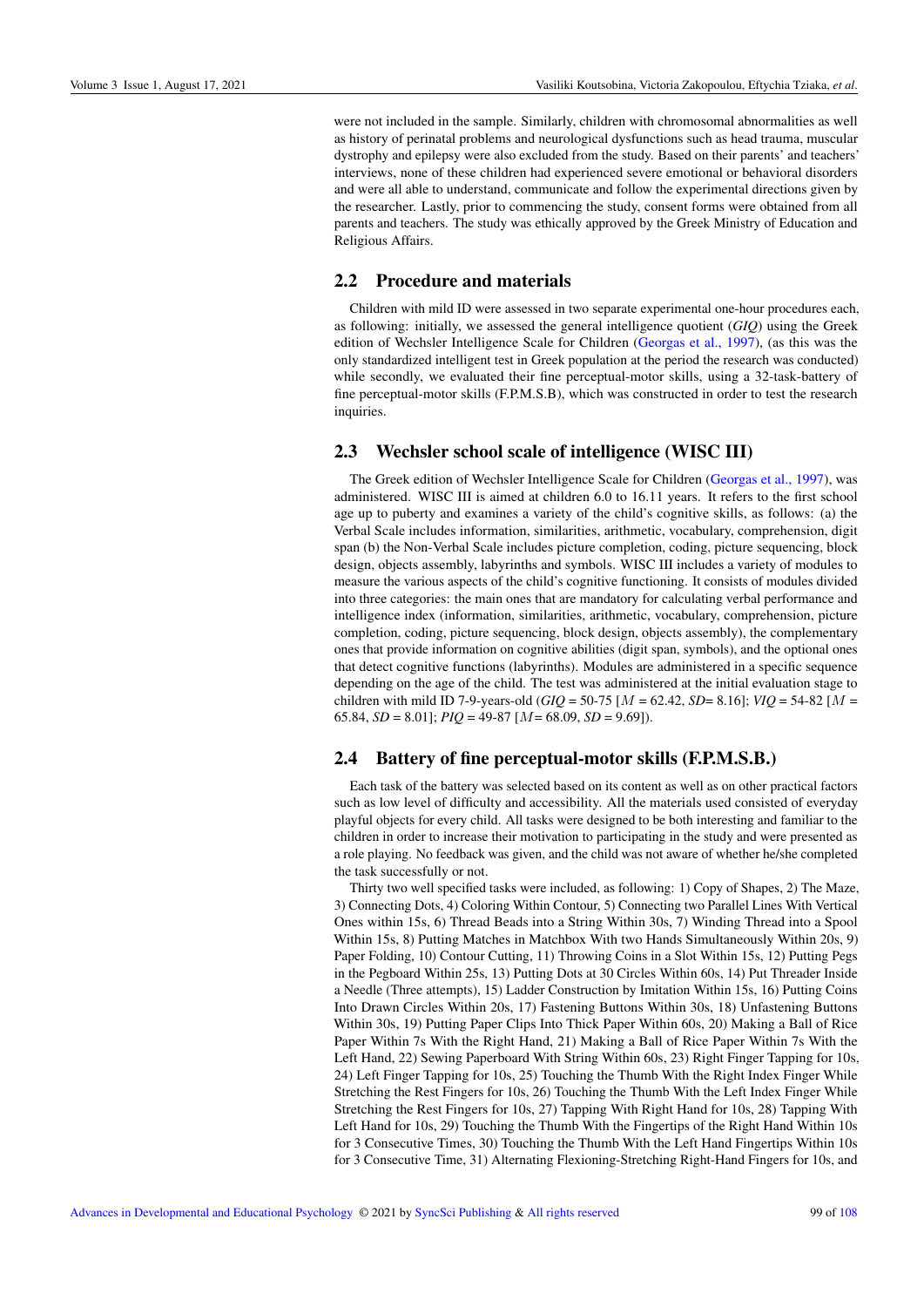32) Alternating Flexioning-Stretching Left-Hand Fingers for 10 s (see [Table S1](#page-9-0) in supplemental material for the fine perceptual-motor skills battery (F.P.M.S.B.).

The execution time of tasks was determined by conducting a pilot-study to our sample.

# 3 Results

### 3.1 Reliability and validity test of battery of fine perceptual-motor skills

Aiming to investigate the question of constructing a valid and reliable fine perceptual-motor skills' screening tool for children with mild ID, we tested the validity and reliability of our 32 tasks that assess fine perceptual-motor deficits in children with mild ID.

Therefore, to test for reliability, we estimated the internal consistency using the Cronbach's alpha, whose value was  $0.8$  ( $a = 0.8$ ) for children with ID,  $0.87$  ( $a = 0.87$ ) for typically developing children, and 0.86 ( $a = 0.86$ ) for typical pre-school children (see [Table S2\)](#page-10-0). The Cronbach's alpha for all subjects ( $N = 129$ ) was 0.90 ( $a = 0.90$ ), indicating that all 32 tasks were reliable, thus, demonstrating high internal consistency. The value of 0.90 indicates that 90% of the variance is actual scaling and the remaining 10% is error variation. We note that all tasks contribute to the internal consistency and reliability of the test, since if any item is deleted, the coefficient decreases. The average of the battery is 360.10. No average of the scale is greater than the average of the total scale if any question is deleted. The scale variation is 5499.26. No variation of the scale if any question is deleted is smaller than the variation of the total scale.

The results of the reliability analysis show that the battery is highly reliable and all questions contribute to the internal consistency of the test.

The large number of tasks that show statistically significant correlations with the overall performance index as well as the high value of Cronbach's alpha, indicate a remarkable level of internal consistency. The results showed that the scores of all items had statistically significant correlations with the total score.

The structural validity was tested during the test construction process, using the method of factor analysis. In order to test for the structural validity of our evaluation tool, we applied the principal component factor analysis with orthogonal rotation of axes (varimax rotation).

The factor analysis revealed the presence of six factors with eigenvalues greater than 1.0, interpreting 66.88% of the total tasks (hereafter: variances) in our data (see [Table S3\)](#page-10-1). The first factor named "Eye-hand Coordination", consists of nine variables (8, 10, 2, 16, 1, 22, 13, 9, 15) and interprets 16.52% of the total variance. The second factor, "Wrist-Fingering Speed", consists of six variables (28, 24, 27, 23, 5, 11) and interprets 15.6% of the total variance. The third factor, "Bilateral Motor Coordination of Two Hands", consists of eight variables (18, 17, 7, 4, 3, 19, 6, 12) and explains 13.37% of the total variance. The fourth factor, "Accuracy in Targeting", consists of five variables (25, 20, 21, 14, 26) and interprets 8.12% of the total variance. The fifth factor, "Thumb-Finger Synchronization", consists of two variables (29, 30) and explains 7% of the total and variance. Finally, the sixth factor, "Finger Dexterity", consists of two variables (32, 31) and interprets 6.18% of the total variance (see [Table S4\)](#page-11-1).

### 3.2 Comparison of fine motor skill performances between children with mild ID and typically developing school aged children and preschoolers

In order to test whether performance of children with mild ID 7-9-year-olds with mild ID differ from that of typically developing children with the same chronological and mental age and from that of typically developing preschoolers, we proceeded to One-way ANOVA [\(Table](#page-3-0) [1\)](#page-3-0).

Table 1 Univariate Analysis of Variance (One-Way ANOVA)

<span id="page-3-0"></span>

| Sources of Variance                                                                  | Sum of Squares                         | df                          | Mean Square            | F ratio |       |
|--------------------------------------------------------------------------------------|----------------------------------------|-----------------------------|------------------------|---------|-------|
| <b>Between Groups Variation</b><br>Within Groups Variation<br><b>Total Variation</b> | 316910.713<br>386996.977<br>703907.690 | 2.000<br>126.000<br>128.000 | 158455.357<br>3071.405 | 51.591  | 0.000 |

The results of the Univariate analysis of variance (One-Way ANOVA) showed statistically significant differences ( $F = 51.591$ ,  $p = 0.000 < 0.01$ ) between the three groups (in their fine perceptual-motor skills performance) with the probability of error 0.01.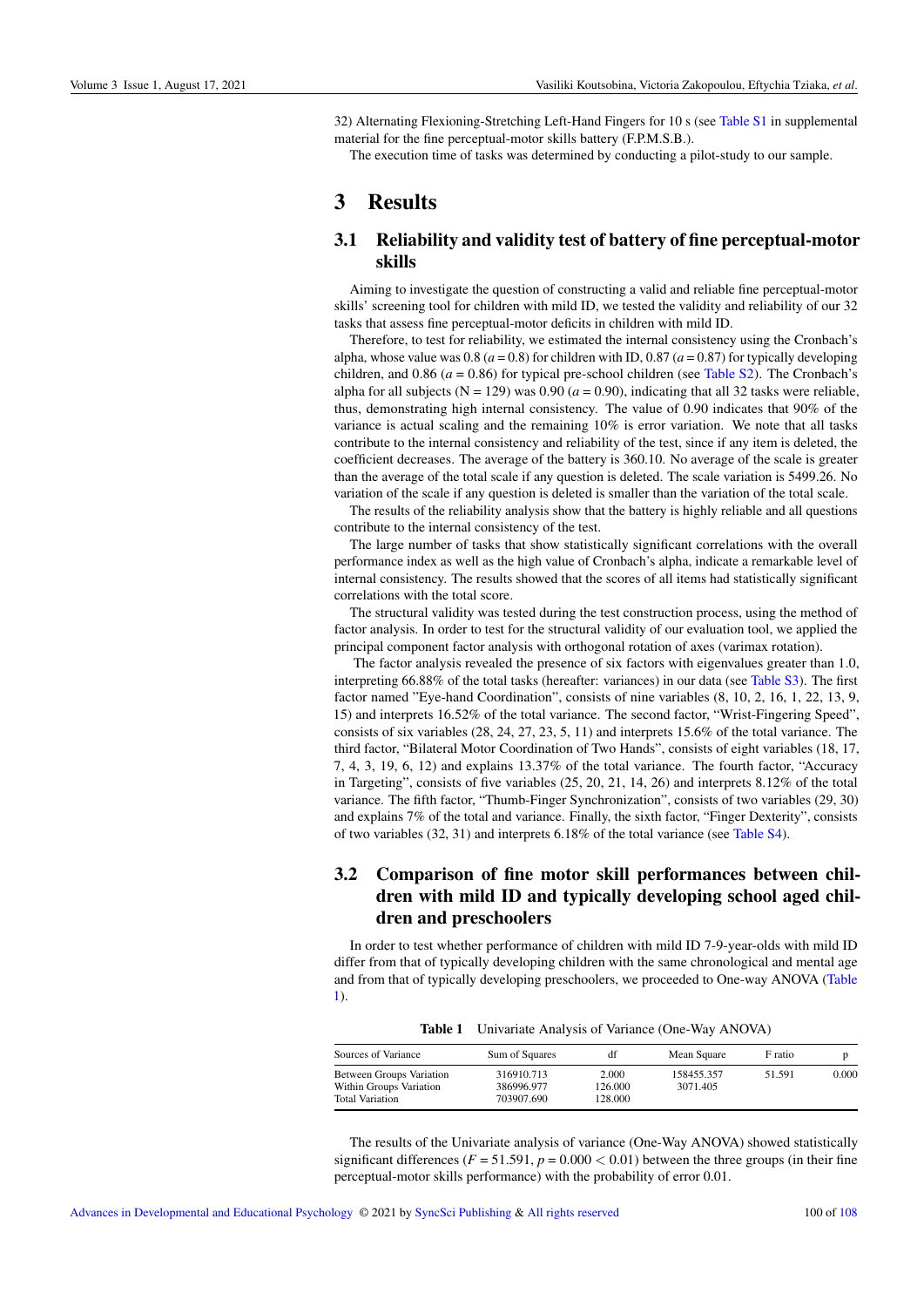<span id="page-4-0"></span>However, in order to delineate specific characteristics that could potentially affect the mean motor performance of the three groups, we proceeded to the Tukey HSD multiple comparison criterion [\(Table 2\)](#page-4-0).

|                                             |                                             |                        |           |       | 95% Confidence interval |           |  |
|---------------------------------------------|---------------------------------------------|------------------------|-----------|-------|-------------------------|-----------|--|
| (I) Category                                | (II) Category                               | Mean Difference (I-II) | <b>SE</b> | D     | Lower                   | Upper     |  |
| Children with mild ID 7-9-years-old         | Typically developing children 7-9-year-old  | $-71.535$              | 0.952     | 0.000 | $-99.880$               | $-43.190$ |  |
|                                             | Typically developing preschoolers           | 49.186                 | 0.952     | 0.000 | 20.840                  | 77.530    |  |
| Typically developing children 7-9-years-old | Children with mild ID 7-9-years-old         | 71.535                 | 0.952     | 0.000 | 43.190                  | 99.880    |  |
|                                             | Typically developing preschoolers           | 120.721                | 0.952     | 0.000 | 92.370                  | 149.070   |  |
| Typically developing preschoolers           | Children with mild ID 7-9-years-old         | $-49.186$              | 0.952     | 0.000 | $-77.530$               | $-20.840$ |  |
|                                             | Typically developing children 7-9-years-old | $-120.721$             | 0.952     | 0.000 | $-1.49E2$               | $-92.370$ |  |

|  | <b>Table 2</b> Multiple Comparisons Tukey HSD Test Between the Three Groups of Children |  |  |  |  |
|--|-----------------------------------------------------------------------------------------|--|--|--|--|
|--|-----------------------------------------------------------------------------------------|--|--|--|--|

Notes: The mean difference is significant at the 0.05 level

The Tukey HSD criterion revealed a statistically significant difference between the mean motor performance of the mild ID and the two groups of the typically developing children (*p* = 0.000,  $p < 0.05$ ).

More specifically, the mean difference in motor performance of children with mild ID and typical developing children of equal chronological (*M* = -71.535, *SE* = 11.95) and equal Mental Age ( $M = 49.186$ ,  $SE = 11.95$ ) were statistically significant at a level of 0.05.

It was also observed that there is a statistically significant difference between the mean total scores of the typically developing children 7-9-years-old and the typically developing preschoolers ( $p = 0.000$ ,  $p < 0.05$ ). More specifically, the average difference in motor performance of typically developing children 7-9-years-old and typical developing preschoolers (*M* = 120.721,  $SE = 11.52$ ) is statistically significant at a significance level of 0.05.

### 3.3 Performances of children with mild ID in verbal and nonverbal subscales of WISC III

<span id="page-4-1"></span>In order to examine whether there are statistically significant differences between the mean performance of children with mild ID in Verbal and Non-Verbal subscales of WISC III, we performed a *t*-Test for the Equality of Mean Performances on independent samples [\(Table 3\)](#page-4-1).

| <b>Table 3</b> Levene's Test in Verbal and Non-Verbal Subscales of WISC III |  |  |
|-----------------------------------------------------------------------------|--|--|
|-----------------------------------------------------------------------------|--|--|

|                              |                                                        |       |       |                  | Levene's Test for equality of variances |                | Mean           | SЕ             | Levene's Test              |                 |
|------------------------------|--------------------------------------------------------|-------|-------|------------------|-----------------------------------------|----------------|----------------|----------------|----------------------------|-----------------|
|                              |                                                        |       |       |                  |                                         |                |                |                | Lower                      | Upper           |
| Mean Performance in WISC III | Equal variances assumed<br>Equal variances not assumed | 0.872 | 0.356 | 11.330<br>11.320 | 41.000<br>39.590                        | 0.193<br>0.190 | 0.480<br>0.480 | 0.360<br>0.370 | $-0.253E-1$<br>$-0.257E-1$ | .21969<br>1.223 |

The initial scoring of the 11 subscales of the WISC III was converted to *t*-scores expressed in a common metric scale with a mean value of 10 and a standard deviation equal to three. *T*-scores range from one to 19 and extend by three standard deviations (each one equal to three) around the mean of 10. The subscales where the observed the *t*-score exceeded 13 (10+3) are indicative of highly developed while subscales with observed scores below seven (10-3) are indicative of less well- developed mental abilities.

The results of the *t*-test revealed  $p = 0.012 < 0.05$  indicating that the mean performance in the Verbal Subscale differs significantly from the corresponding performance in the Non-verbal. Children with mild intellectual disability of 7-9-year-olds performed better in the WISC III Non-verbal subscale than in the Verbal one, a statistically significant difference at the level of 0.05.

Specifically, children with mild ID score lower in Verbal Subscales specifically in Arithmetic  $(M = 3.04, SD = 2.94)$  and Similarities  $(M = 4.23, SD = 2.31)$ . Their best performance was recorded in the Non-Verbal Subscales such as Coding  $(M = 6.48, SD = 2.85)$  and Objects Assembly ( $M = 6.09$ ,  $SD = 2.23$ ) [\(Table 4\)](#page-5-0).

# 4 Discussion

#### 4.1 Implications of the study

In the present study we tried to shed light on previously unexplored interrelations and therefore, provide an assessment tool for identifying potential deficits in the development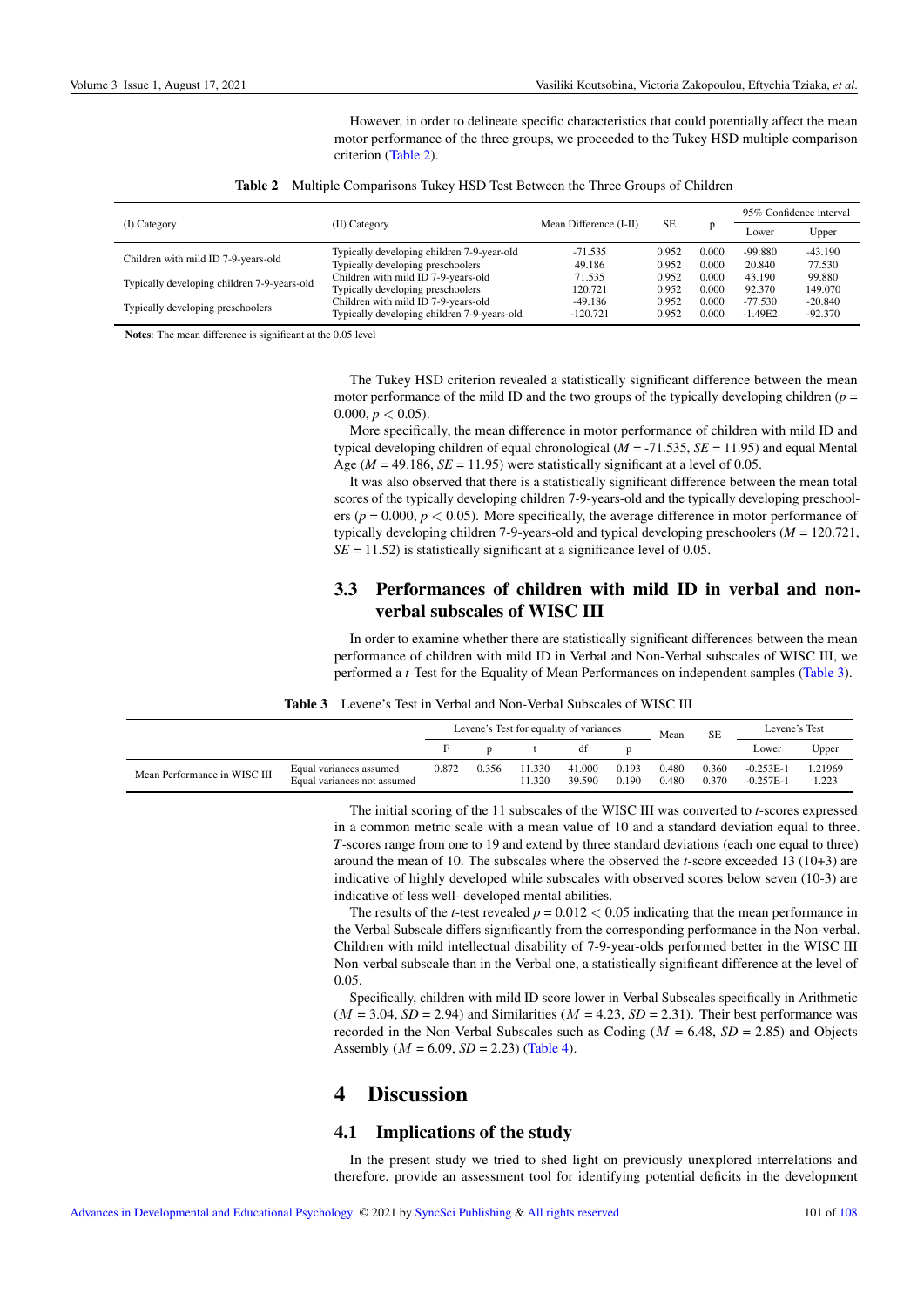|                                     | Mean scores of Verbal subscales of WISC III                                                   |                                              |                                              |                                                |                                              | Mean scores of non-Verbal subscales of WISC III                                               |                                      |                                      |                                         |                                      |
|-------------------------------------|-----------------------------------------------------------------------------------------------|----------------------------------------------|----------------------------------------------|------------------------------------------------|----------------------------------------------|-----------------------------------------------------------------------------------------------|--------------------------------------|--------------------------------------|-----------------------------------------|--------------------------------------|
|                                     | Verbal subscales                                                                              | M                                            | Range                                        |                                                | <b>SD</b>                                    | Non-verbal subscales                                                                          | M                                    | Range                                |                                         | <b>SD</b>                            |
| Children with mild ID 7-9-years-old | Information<br><b>Similarities</b><br>Arithmetic<br>Vocabulary<br>Comprehension<br>Digit span | 5.16<br>4.23<br>3.05<br>5.95<br>5.51<br>4.37 | 2.00<br>1.00<br>1.00<br>2.00<br>2.00<br>1.00 | 8.00<br>9.00<br>12.00<br>9.00<br>10.00<br>9.00 | 1.62<br>2.32<br>2.94<br>1.45<br>1.97<br>2.27 | Picture completion<br>Coding<br>Picture sequencing<br>Block design<br><b>Objects Assembly</b> | 4.35<br>6.49<br>5.05<br>5.51<br>6.09 | 1.00<br>2.00<br>3.00<br>3.00<br>3.00 | 9.00<br>12.00<br>10.00<br>8.00<br>12.00 | 2.30<br>2.86<br>1.46<br>1.16<br>2.23 |

<span id="page-5-0"></span>Table 4 Mean Scores of Children with Mild ID, 7-9-YearS-Old in Verbal and Non-Verbal Subscales of WISC III

of fine perceptual-motor skills in children with mild ID compared to age-matched typically developing children. Thus, focusing on gaps in the existing research studies we sought to examine whether: a) it is feasible the construction of a valid and reliable fine perceptualmotor skills' screening tool for children with mild ID b) children 7-9-years-old with mild ID differentiate their performance from that of typically developing children with the same chronological and mental age respectively c) the performance of typically developing children 7- 9-years-old in fine motor skills tasks differentiate from that of typically developing preschoolers and children with mild ID differentiate their performances at verbal and non-verbal subscales of the intelligence test WISC III.

### 4.2 Reliability and Validity Test of Battery of Fine Perceptual-Motor Skills

The results of the reliability and validity testing have shown that the battery of fine perceptualmotor skills we designed is a reliable and valid tool. It is a unique, easy-to-use, objective, valid, reliable and comprehensive tool for assessing fine perceptual and motor skills. By covering a variety of skills, it enables us to assess thoroughly the level of perceptual-motor development of the child, to detect for potential deficits, and to design and implement individualized psychoeducational intervention programs. The grouping of six areas gives the teacher the opportunity to use it partially, as it reduces the burden of responses and facilitates its effective implementation, which is particularly useful for intellectually disabled children who facing difficulties focusing their attention.

### 4.3 Performances of Children with Mild ID and Typically Developing Children in Fine Perceptual-Motor Skills Tasks

According to the statistically significant differences in fine motor skill performances between the three groups ( $p = 0.000 < 0.01$ ), we can observe that children with mild ID, 7-9-yearsold show significantly lower performance in fine perceptual-motor tasks compared to typical developing children of equal age, but significantly higher performance than the group of typically developing children of the same mental age (preschoolers). These results showed that the chronological age and intelligence quotient influence fine motor performance considerably. It reveals that these factors contribute to fine motor development and refinement.

### 4.4 Performances of Children with Mild ID in Verbal and Non-Verbal Scales of WISC III

The statistically significant differences ( $p = 0.012 < 0.05$ ) between Verbal and Non-Verbal subscales of WISC III, indicate that the children with mild ID scored higher at Non-Verbal scale of WISC III (that scale assesses intelligence via visuo-motor way).

These findings agree with previous research studies supporting that Non-verbal IQ score is higher than Verbal and General IQ in intellectually disabled children [\(Tylenda et al., 2007\)](#page-8-13) especially in children with familial/environmental retardation [\(Maris et al., 2013\)](#page-8-14), as children who participated in our study. The aforementioned results are predictable as: a) Verbal IQ is interrelated with knowledge provided by school and children's socio-cultural environment, and b) low socioeconomic status of intellectually disabled impede the provision of appropriate educational stimulants and high motivation of achievement. Parents are not demanding for school studying and learning issues.

The results presented in this study are consistent with previous studies using standardized psychomotor tests, according to which, children with mild mental retardation manifest weak fine perceptual-motor performance compared to age-matched children [\(Sherill, 1999;](#page-8-15) [Su et al.,](#page-8-16) [2008\)](#page-8-16).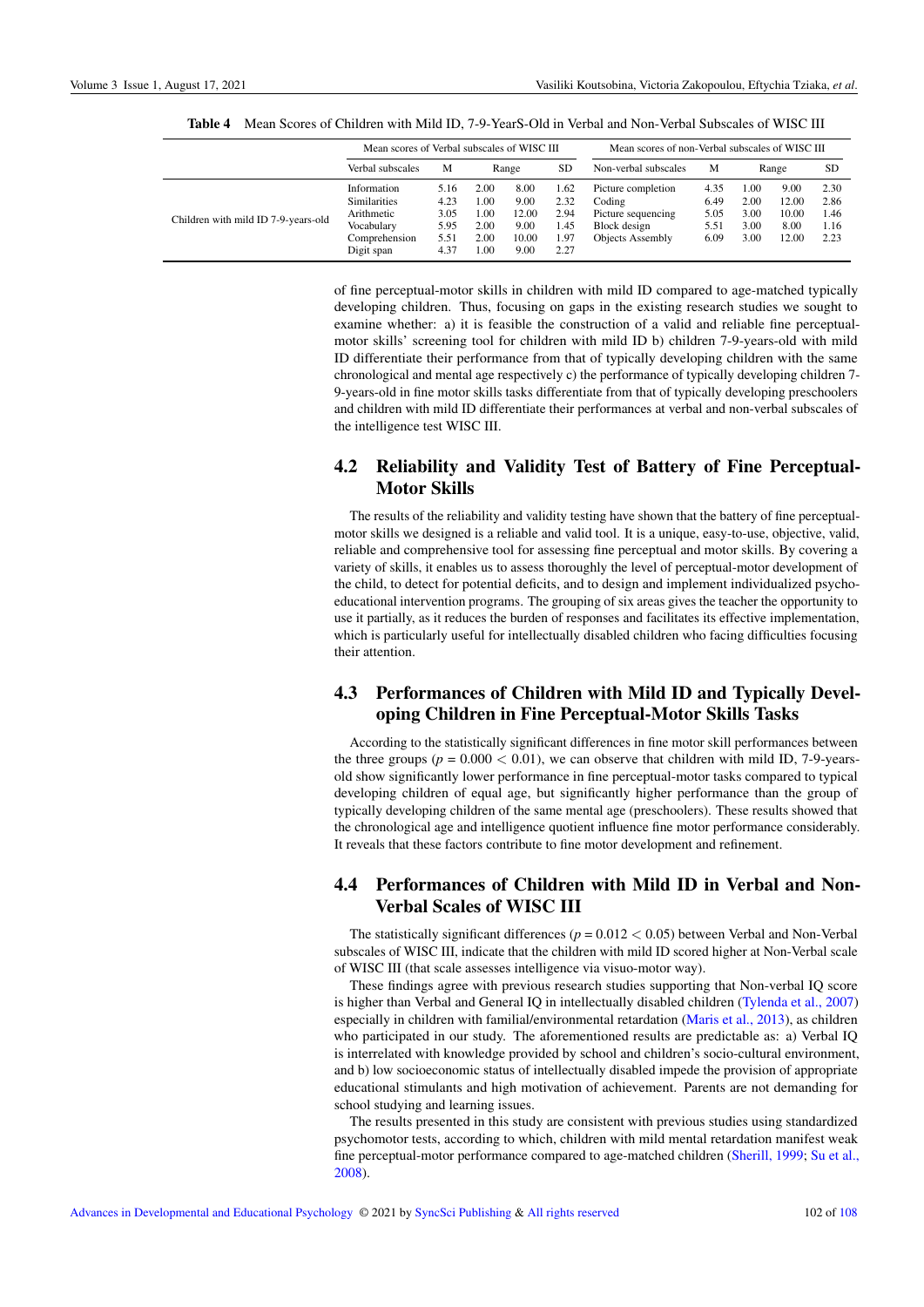As previously discussed, it has been well established that perceptual-motor and cognitive development in children proceed to the same level. Intellectual Disability is often accompanied with deficits in perceptual-motor skill at approximately the same extend as cognitive dysfunctions [\(Di Blasi et al., 2007\)](#page-7-8).

Specifically, school-aged children with moderate ID score significantly lower on almost all items regarding motor skill on the Bruininks-Oseretsky Test of Motor Proficiency, compared to students with borderline and mild intellectual disabilities [\(Jeoung, 2018\)](#page-8-8). The degree and extent of perceptuo-motor deficits of intellectually disabled is directly depended on the level of intellectual disability and environmental experiences [\(De Giorgio, 2017;](#page-7-9) [Goutziamani-Sotiriadi,](#page-7-10) [1993\)](#page-7-10). Individuals with mild ID exhibit a delay in the acquisition of motor milestones [\(Aharoni,](#page-7-0) [2005;](#page-7-0) [Elliott & Bunn, 2004\)](#page-7-5), as well as a dysfunction in sensory-motor behaviour, which influences their sensory, neuromuscular and motor systems [\(Hogan et al., 2000\)](#page-7-11). On one hand, children with ID indicate quantitative differences when are compared to their typically developing peers as a result of the delay they present in the rate of neuromuscular maturation [\(Liu & Chakkalakal, 2018\)](#page-8-17). On the other hand, they display qualitative differences as a result of difficulties in appropriate task execution due to limited motor experiences, restricted motor interaction and practice. It is commonly known that the limited learning experiences and repetition impede the development and refinement of perceptual-motor skills of children with ID [\(Polychronopoulou, 2004\)](#page-8-6).

Specifically, lack of proper and sufficient training lead to a delay in muscle tone development, improvement and enrichment of these skills, in terms of speed, intensity, duration, pace, and automation, as well as in the acquisition of new motor patterns and skills [\(Goutziamani-Sotiriadi,](#page-7-10) [1993\)](#page-7-10). It seems that their perceptual-motor deficits are associated with developmental factors [\(Raz et al., 2000\)](#page-8-18). Therefore, defining the perceptual motor development of mild ID individuals as "delayed" makes a necessity the implementation of intervention programs aiming at providing stimulation [\(Vermeer & Davis, 1995\)](#page-8-19). According to Aharoni (1996), the motor behaviour of the children with ID varies and is dependent on the level of intellectual functioning (mental age), chronological age, and experience. As biological age progresses so does the level of maturation of specific neural mechanisms, as well as the quantity of multiple learning experiences through the process of practice and training. An enriched environment can stimulate the acquisition of motor skills and could partially repair neuronal impairment due to exploration and motor activity [\(De Giorgio, 2017\)](#page-7-9).

The practice of motor skills enhances the development of myelination, the maturation of motor and interstitial nerve fibers (connective areas), contributes to increased intersection of the nerve cells of the cerebral cortex and the creation of new blood vessels, which are elements that define at a great extent motor development and execution of tasks [\(Kambas et al., 2002;](#page-8-20) [De](#page-7-12) [Barros et al.,, 2003\)](#page-7-12). Therefore, the higher fine motor performance of children with mild ID in comparison to that of typically developing pre-schoolers, was expected. The increase in time difference between the two groups is accompanied by changes at the level of neuromuscular maturation and perfection of motor patterns with the contribution of factors, such as learning history and background, academic experience, and individual performance training (Bürki et al., [2014\)](#page-7-13).

In conclusion, we support that the development of emerging fine motor skills, as well as their potentiality of refinement, depends on the extent of guidance and training provided. More specifically, the performance related to the speed and dexterity of the hands increases with the progression of age as they are used more extensively in daily life and academic activities [\(Duger et al., 1999\)](#page-7-14). Visual motor integration skills are very important for a child's overall level of functioning. Individualized programs for the remediation of visual-motor integration skills should be a part of the curriculum for children with mild ID [\(Memisevic & Sinanovic, 2012\)](#page-8-12).

### 5 Conclusions

In accordance with the results of our study, we conclude that children with mild ID, 7-9 years old show significantly lower performance in fine perceptual-motor tasks compared to typical developing children of equal age. They also displayed significantly higher performance in fine perceptual-motor tasks than the group of typically developing children of the same mental age (preschoolers). Moreover, they scored higher at Non-Verbal than Verbal Scale of the WISC III.

Typically developing children 7-9-years-old showed higher performance in fine perceptualmotor tasks than typically developing preschoolers.

Finally, the battery of tasks consists a unique, usable, valid, reliable, fine, comprehensive, perceptual-motor skills assessment tool. Incorporating a wide range of skills, it enables us to examine thoroughly the child's perceptual-motor developmental level. It constitutes a screening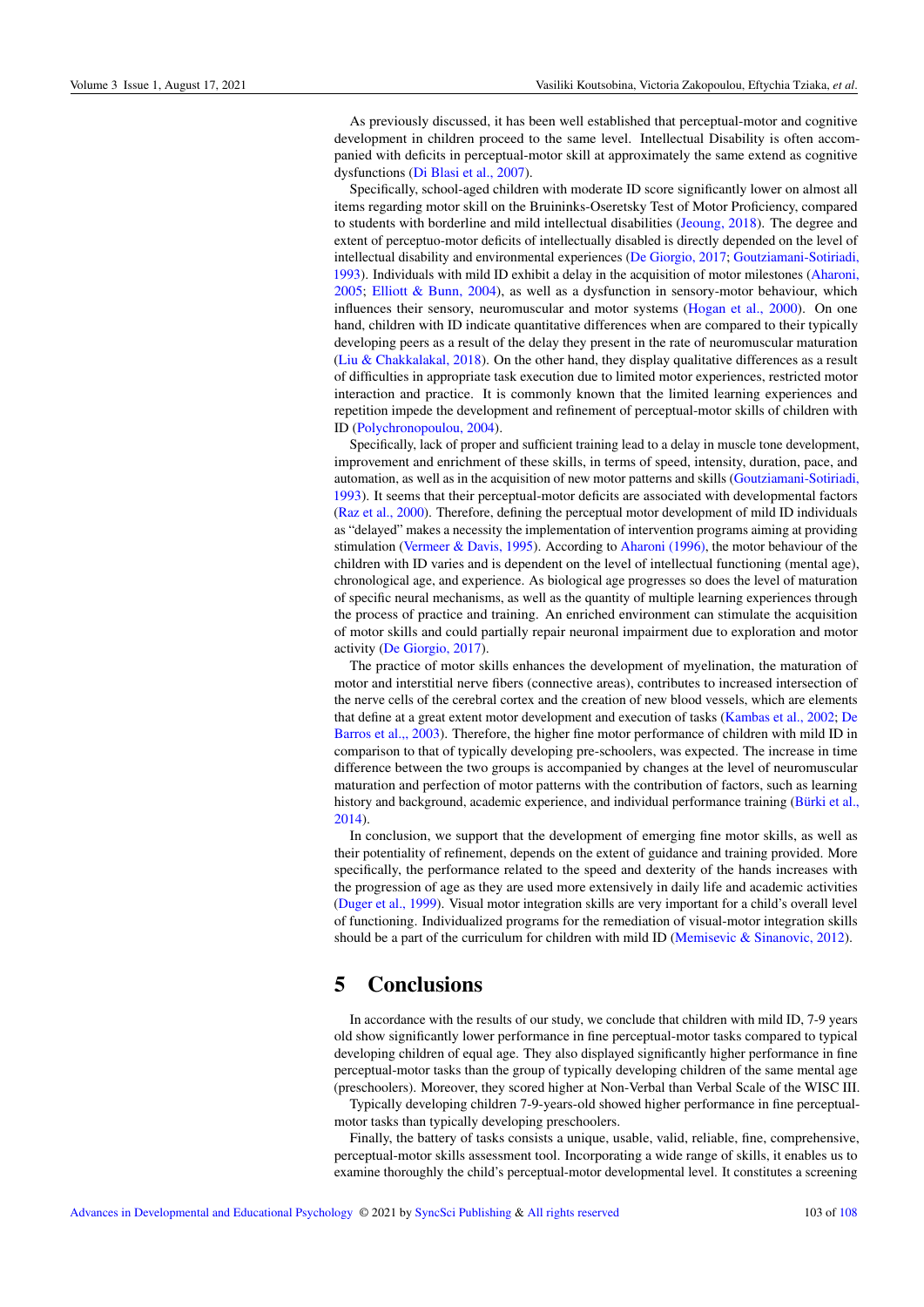tool for possible deficits in the area of fine motor mobility and providing us the opportunity to design and implement better individualized psycho educational intervention programs. The validity and clinical relevance of the present tool should be elucidated further in future larger studies.

## Compliance with ethical standards

The study was performed in accordance with the ethical standards of the Research Committee of University of Ioannina and with the 1964 Helsinki Declaration and its later amendments or comparable ethical standards.

## Informed consent

Informed consent was obtained from all individual adult participants included in the study, and assent was obtained from children.

# Conflicts of interest

The authors declare they have no conflicts of interest.

# References

- <span id="page-7-1"></span><span id="page-7-0"></span>Aggelopoulou-Sakadami, N. (1999). Special education. Basic principles and methods. Christodoulidis. Aharoni, H. (2005). Adapted physical activities for the intellectually challenged adolescent: Psychomotor characteristics and implications for programming and motor intervention. International Journal of Adolescent Medicine and Health, 17(1), 33-47. <https://doi.org/10.1515/IJAMH.2005.17.1.33>
- <span id="page-7-3"></span>Beirne-Smith, M., Patton. J., & Kim, S. (2006). Mental retardation. An introduction to intellectual dis-abilities. Pearson Prentice Hall.
- <span id="page-7-13"></span>Bürki, C., Ludwig, C., Chicherio, C., & Ribaupierre, A. (2014). Individual differences in cognitive plasticity: an investigation of training curves in younger and older adults. Psychological Re-search, 78(6), 821-835.
	- <https://doi.org/10.1007/s00426-014-0559-3>
- <span id="page-7-12"></span>De Barros, K.M., Fragoso, A.G., De Oliveira, A.L., Cabral-Filho, J.E., & De Castro, R.M. (2003). Do environmental influences alter motor abilities acquisition? Arquivos de Neuropsiquiatria, 61(2-A), 170-175.
	- <https://doi.org/10.1590/S0004-282X2003000200002>
- <span id="page-7-9"></span>De Giorgio, A. (2017). The roles of motor activity and environmental enrichment in intellectual disability. Somatosensory and Motor Research, 34(1), 34-43. <https://doi.org/10.1080/08990220.2016.1278204>
- <span id="page-7-8"></span>Di Blasi, F., Elia, F., & Buono, S. (2007). Relationships between visual-motor and cognitive abilities in intellectual disabilities. Perceptual and Motor Skills, 104, 763-772. <https://doi.org/10.2466/pms.104.3.763-772>
- <span id="page-7-14"></span>Duger, T., Bumin, G., Uyanik, M., Aki, E., & Kayihan, H. (1999). The assessment of Bruininks-Oseretsky test of motor proficiency in children. Pediatric Rehabilitation, 3(3), 125-131. <https://doi.org/10.1080/136384999289531>
- <span id="page-7-5"></span>Elliott, D., & Bunn, L. (2004). Motor disorders in children with intellectual disabilities. In D. Dewey, & D. E. Tupper (Eds.), Developmental Motor Disorders: A Neuropsychological perspective. (pp. 137-151). Guilford Press.
- <span id="page-7-2"></span>Farrell, M. (2003). The Special Education Handbook. 3rd Ed., David Fulton Publishers.
- <span id="page-7-4"></span>Garcia-Nonell, C., Rigau-Ratera, E., & Artigas-Pallares, J. (2006). The Neurocognitive Profile of Non-Verbal Learning Disorder, Revista de Neurologia, 43(5), 268-274. <https://doi.org/10.33588/rn.4305.2005574>
- <span id="page-7-7"></span>Georgas, D., Paraskevopoulos, I.N., Bezevegis, H., & Giannitsas, N.D. (1997). Wechsler intelligence scale for children (WISC-III GR). Ellinika Grammata.
- <span id="page-7-6"></span>Giagazoglou, P., Katsimani, G., Sidiropoulou, M., & Materi, D. (2009). Assessment of motor development and sex differences in teenagers with moderate intellectual disabilities. Themes of Spe-cial Education, 43, 3-17.
- <span id="page-7-10"></span>Goutziamani-Sotiriadi, K. (1993). Children with special educational needs. Goutziamani-Sotiriadi.
- <span id="page-7-11"></span>Hogan, D.P., Rogers, M.L., & Msall, M.E. (2000). Functional limitations and key indicators of well-being in children with disabilities. Archives of Pediatrics and Adolescent Medicine, 154, 1042-1048. <https://doi.org/10.1001/archpedi.154.10.1042>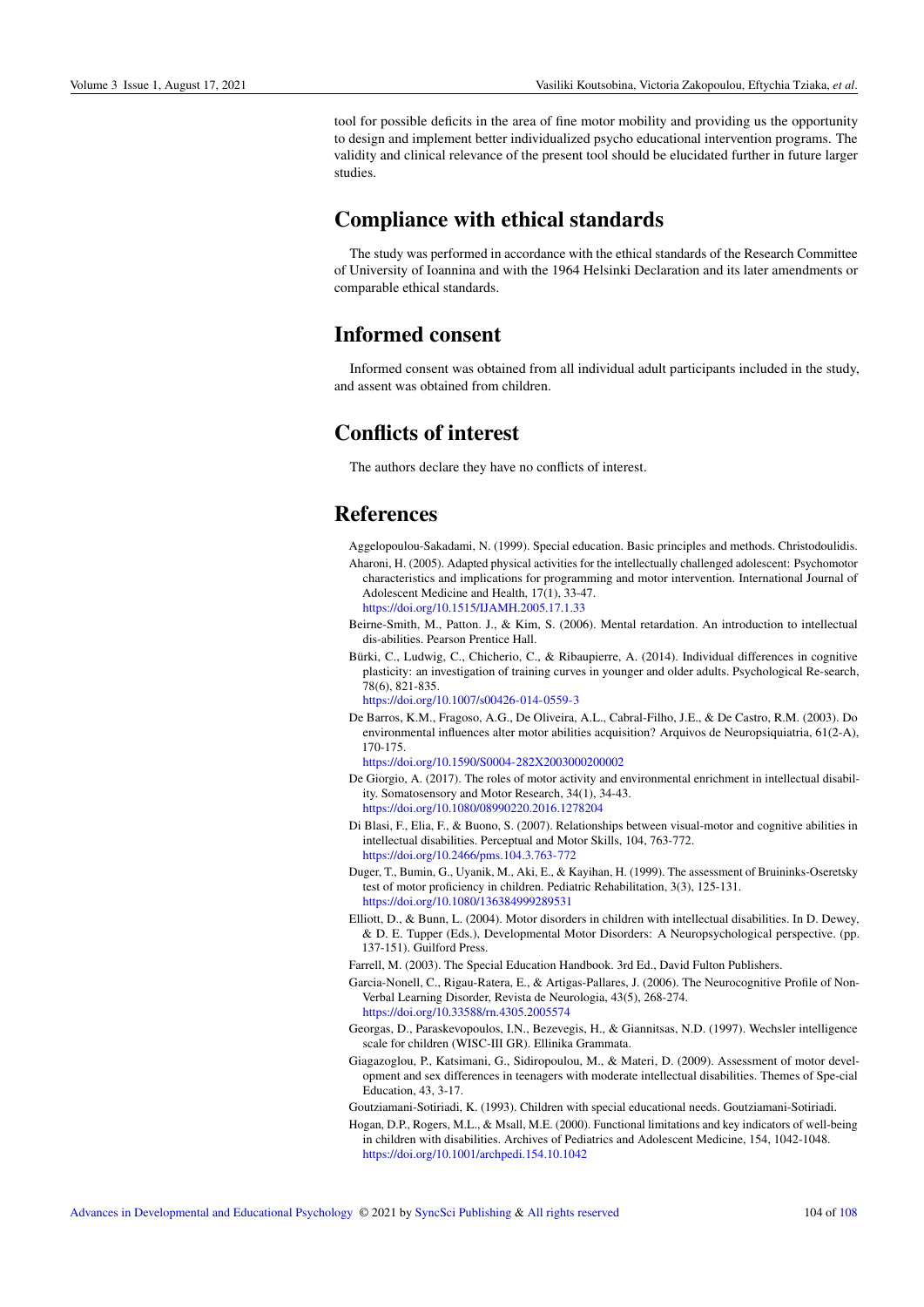- <span id="page-8-1"></span>Houwen, S., Visser, L., Van der Putten, A., & Vlaskamp, C. (2016). The interrelationships between motor, cognitive, and language development in children with and without intellectual and de-velopmental disabilities. Research in Developmental Disabilities, 53-54, 19-31. <https://doi.org/10.1016/j.ridd.2016.01.012>
- <span id="page-8-10"></span>Jenni, O.G., Chaouch, A., Caflisch, J., & Rousson, V. (2013). Correlations between motor and intellec-tual functions in normally developing children between 7 and 18 years. Developmental Neuro-psychology, 38(2), 98-113.

<https://doi.org/10.1080/87565641.2012.733785>

- <span id="page-8-8"></span>Jeoung, B. (2018). Motor proficiency differences among students with intellectual disabilities, autism, and developmental disability. Journal of Exercise Rehabilitation, 14(2), 275-281. <https://doi.org/10.12965/jer.1836046.023>
- <span id="page-8-20"></span>Kambas, A., Aggelousis, N., Proviadaki, E., Taxildaris, K., & Mavromatis, G. (2002). Pilot standardization of assessment battery of motor development MOT 4-6 in Greek preschoolers. Sport and Society, 30, 28-37.
- <span id="page-8-4"></span>Kartasidou, L. (2004). Learning via motor. Theoretical approaches & educa-tional applications of psychomotricity in special education. University of Macedonia.
- <span id="page-8-11"></span>Kennedy, J., Brown, T., & Chien, C.W. (2012). Motor skill assessment of children: is there an association between performance-based, child report, and parent-report measures of children's motor skills? Physical and Occupational Therapy in Pediatrics, 32(2), 196-209. <https://doi.org/10.3109/01942638.2011.631101>
- <span id="page-8-17"></span>Liu, W, & Chakkalakal, J.V. (2018). The Composition, Development, and Regeneration of Neuromuscular Junctions. Current Topics of Developmental Biology, 126, 99-124. https:/doi.org/10.1016/bs.ctdb.2017.08.005 <https://doi.org/10.1016/bs.ctdb.2017.08.005>
- <span id="page-8-14"></span>Maris, A.F., Barbato, I.T., Trott, A., & Montano MA. (2013). Familial mental retardation: a review and practical classification. Ciencia and Saude Coletiva, 18(6), 717-729. <https://doi.org/10.1590/S1413-81232013000600023>
- <span id="page-8-2"></span>Memisevic, H., & Djordjevic, M. (2018). Visual-motor integration in children with mild intellectual disability: A meta-analysis. Perceptual and Motor Skills, 125(4), 696-717. <https://doi.org/10.1177/0031512518774137>
- <span id="page-8-12"></span>Memisevic, H., & Sinanovic, O. (2012). Predictors of visual-motor integration in children with intellectual disability. International Journal of Rehabilitation Research, 35(4), 372-374. <https://doi.org/10.1097/MRR.0b013e32835a23d0>
- <span id="page-8-6"></span>Polychronopoulou, S. (2004). Children and teenagers with special needs and abilities. Mental retardation. Psychological, sociological and educational approach (Vol. 2). Atrapos.
- <span id="page-8-18"></span>Raz, N., Williamson, A., Gunning-Dixon, F., Head, D., & Acker, J.D. (2000). Neuroanatomical and cognitive correlates of adult age differences in acquisition of a perceptual-motor skill. Micro-scopic Research Techniques, 51, 85-93.
	- [https://doi.org/10.1002/1097-0029\(20001001\)51:1](https://doi.org/10.1002/1097-0029(20001001)51:1<85::AID-JEMT9>3.0.CO;2-0)\(85::AID-JEMT9\)3.0.CO;2-0
- <span id="page-8-3"></span>Rintala, P., & Loovis, E.M. (2013). Measuring motor skills in Finnish children with intellectual disabilities. Perceptual and Motor Skills, 116(1), 294-303. <https://doi.org/10.2466/25.10.PMS.116.1.294-303>
- <span id="page-8-15"></span>Sherill, C. (1999). Adapted Physical Activity Recreation and Sport. WCB/ Mc Graw-Hill.
- Smits-Engelsman, B., & Hill, E.L. (2012). The relationship between motor coordination and intelligence across the IQ range. Pediatrics, 130(4), 950-956. <https://doi.org/10.1542/peds.2011-3712>
- <span id="page-8-16"></span>Su Chwen-Yng et al. (2008). Profiles and cognitive predictors of motor functions among early school-age children with mild intellectual disabilities. Journal of Intellectual Disability Research, 1-13.
- <span id="page-8-13"></span>Tylenda, B., Beckett, J., Barrett, R. (2007). Assessing mental retardation using standardized intelli-gence tests. International Review of Research in Mental Retardation, 34, 27-97. [https://doi.org/10.1016/S0074-7750\(07\)34002-0](https://doi.org/10.1016/S0074-7750(07)34002-0)

<span id="page-8-19"></span>Vermeer, A., & Davis, W.E. (1995). Physical and Motor Development in Mental Retardation:[based on presentations made at the Ninth World Congress of the IASSMD held on the Gold Coast, Australia, in 1992]. S. Karger Pub.

<span id="page-8-5"></span>Vuijk, P.J., Hartman, E., Scherder, E., & Visscher, C. (2010). Motor performance of children with mild intellectual disability and borderline intellectual functioning. Journal of Intellectual Disability Research, 54(11), 955-965.

<https://doi.org/10.1111/j.1365-2788.2010.01318.x>

<span id="page-8-7"></span>Wuang, Y.P., Su, C.Y., & Huang, M.H. (2012). Psychometric comparisons of three measures for assessing motor functions in pre-schoolers with intellectual disabilities. Journal of Intellectual Disability Research, 56(6), 567-578.

<https://doi.org/10.1111/j.1365-2788.2011.01491.x>

<span id="page-8-0"></span>Wuang, Y.P., Wang, C.C., Huang, M.H., & Su, C.Y. (2009). Prospective study of the effect of sensory integration, neurodevelopmental treatment, and perceptual-motor therapy on the sensorimotor performance in children with mild mental retardation. American Journal of Occupational Ther-apy, 63, 441-452.

<https://doi.org/10.5014/ajot.63.4.441>

<span id="page-8-9"></span>Wuang, Y.P., Wang, C.C., Huang, M.H., & Su, C.Y. (2008). Profiles and cognitive predictors of mo-tor functions among early school-age children with mild intellectual disabilities. Journal of In-tellectual Disability Research, 52(12), 1048-1060.

<https://doi.org/10.1111/j.1365-2788.2008.01096.x>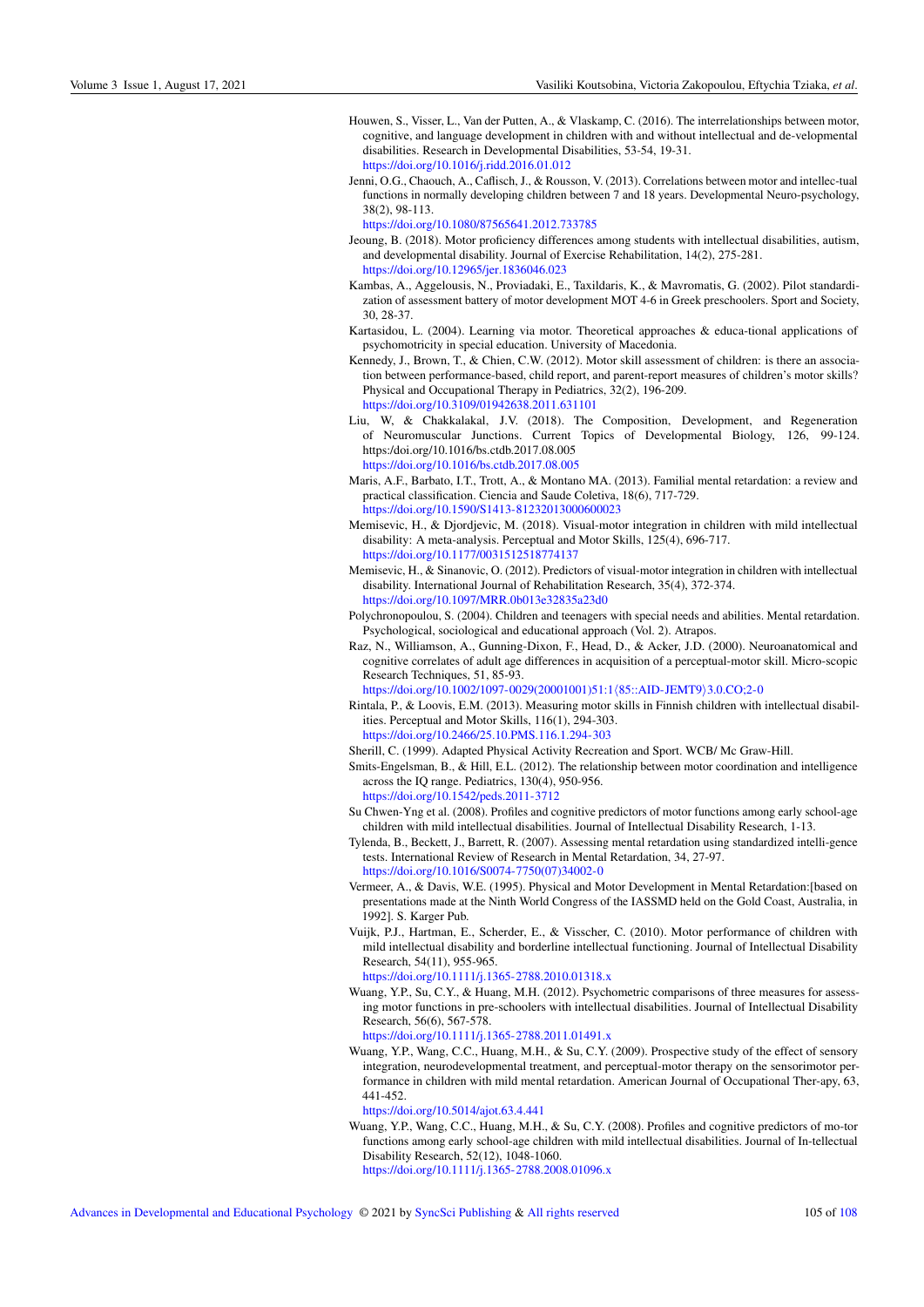# Supplement

| N                | <b>Tasks</b>                                                                                   | Instructions                                                                                 | Tools required          |
|------------------|------------------------------------------------------------------------------------------------|----------------------------------------------------------------------------------------------|-------------------------|
| $\mathbf{1}$     | Copy the shapes                                                                                | Copy the shapes into the opposite boxes                                                      | Pen and paper           |
| 2                | The Maze                                                                                       | From the starting point and using a pen, follow the path to exit the maze                    | Pen and paper           |
| 3                | Connecting dots                                                                                | Connect each dot to create an object                                                         | Pen and paper           |
| $\overline{4}$   | Color inside the contour                                                                       | Add color to the printed objects while staying inside the contour                            | Coloring pens and paper |
| 5                | Connecting parallel lines with vertical ones                                                   | Connect two parallel lines with a vertical one                                               | Pen and paper           |
| 6                | Stringing beads                                                                                | Place as many beads as possible on a string                                                  | Beads and string        |
| $\boldsymbol{7}$ | Winding thread into a spool                                                                    | Wind the thread into the spool                                                               | Spool, thread           |
| 8                | Putting matches in matchbox with two hands simul-<br>taneously within 20s                      | Place all matches inside the match box using both hands                                      | Match box, matches      |
| 9                | Paper folding                                                                                  | Fold a paper in half                                                                         | Paper                   |
| 10               | Contour cutting                                                                                | Using scissors, cut the contour of the printed object                                        | Scissors and a paper    |
| 11               | Throwing coins in a slot within 15s.                                                           | Throw the coins inside the piggy bank                                                        | Coins and a piggy bank  |
| 12               | Putting pegs in the pegboard within 25s                                                        | Place each peg in the pegboard within 25s                                                    | Pegboard, pegs          |
| 13               | Putting dots at 30 circles within 60s                                                          | Place 1 dot in every circle separately                                                       | Pen and paper           |
| 14               | Place threader inside a needle                                                                 | Hold the threader between your thumb and index fingers and place it inside<br>the needle     | Needle and threader     |
| 15               | Ladder construction by imitation within 15s.                                                   | Construct a ladder with these cubes                                                          | Wooden cubes            |
| 16               | Putting coins into drawn circles within 20s                                                    | Place all the coins into the circles                                                         | Coins and a paper       |
| 17               | Fastening buttons within 30s                                                                   | Fasten the buttons of your jacket                                                            | Jacket with buttons     |
| 18               | Unfastening buttons within 30s                                                                 | Unfasten the buttons of your jacket                                                          | Jacket with buttons     |
| 19               | Putting paper clips into thick paper within 60s                                                | Put these paperclips into the paper                                                          | Paperclips, thick paper |
| 20               | Making a ball of rice paper within 7s with the right<br>hand                                   | Make a ball with the rice paper using your right hand                                        | Rice paper              |
| 21               | Making a ball of rice paper within 7s with the left<br>hand                                    | Make a ball with the rice paper using your left hand                                         | Rice paper              |
| 22               | Sewing paperboard with string within 60s                                                       | Sew that paperboard with this string                                                         | Paperboard, string      |
| 23               | Finger tapping for 10s                                                                         | Tap your right finger on the desk                                                            |                         |
| 24               | Finger tapping for 10s                                                                         | Tap your left finger on the desk                                                             |                         |
| 25               | Touching thumb and right index finger while<br>stretching the rest fingers for 10s             | Touch your right thumb with your right index for 10s                                         |                         |
| 26               | Touching thumb and left index finger while stretch-<br>ing the rest fingers for 10s            | Touch your left thumb with your left index for 10s                                           |                         |
| 27               | Tapping with right hand for 10s                                                                | Tap your right hand on the desk for 10s                                                      |                         |
| 28               | Tapping with left hand in two places for 10s                                                   | Tap your left hand on the desk for 10s                                                       |                         |
| 29               | Touching the thumb with the fingertips of the right<br>hand within 10s for 3 consecutive times | Touch your right thumb with your fingertips for 3 consecutive times within<br>10s            |                         |
| 30               | Touching the thumb with the left hand fingertips<br>within 10s for 3 consecutive times         | Touch your left thumb with your fingertips for 3 consecutive times within<br>10 <sub>s</sub> |                         |
| 31               | Alternating flexioning-stretching right-hand fin-<br>gers for 10s                              | Alternate flexioning-stretching your right-hand fingers for 10s                              |                         |
| 32               | Alternating flexioning-stretching left-hand fingers<br>for 10s                                 | Alternate flexioning-stretching your left-hand fingers for 10s                               |                         |

### <span id="page-9-0"></span>Table S1 Fine perceptual-motor skills battery (F.P.M.S.B.)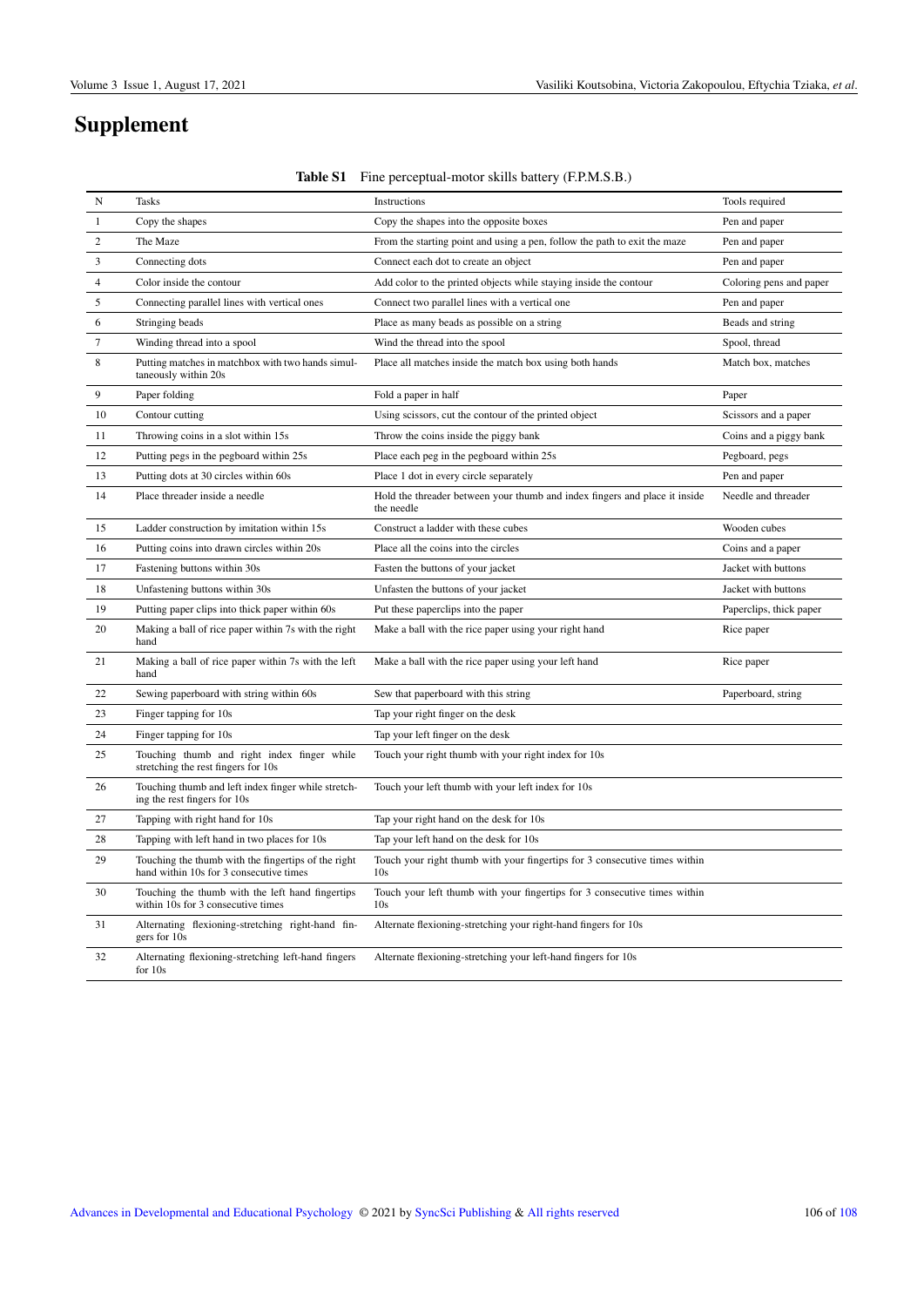| Variables                | Scale mean if<br>item deleted | Scale variance if<br>item deleted | Corrected item-total<br>correlation | Squared multiple<br>correlation | Cronbach's Alpha<br>if item deleted |
|--------------------------|-------------------------------|-----------------------------------|-------------------------------------|---------------------------------|-------------------------------------|
| 1                        | 346.023                       | 4610.070                          | 0.830                               | 0.850                           | 0.890                               |
|                          | 357.496                       | 5336.846                          | 0.560                               | 0.551                           | 0.899                               |
| $\frac{2}{3}$            | 358.783                       | 5390.703                          | 0.671                               | 0.696                           | 0.900                               |
| 4                        | 358.620                       | 5381.019                          | 0.742                               | 0.712                           | 0.900                               |
| 5                        | 356.806                       | 5331.845                          | 0.521                               | 0.508                           | 0.899                               |
| 6                        | 353.434                       | 5229.435                          | 0.804                               | 0.815                           | 0.897                               |
| $\overline{\mathcal{I}}$ | 267.915                       | 3953.875                          | 0.533                               | 0.509                           | 0.938                               |
| 8                        | 355.884                       | 5245.885                          | 0.602                               | 0.560                           | 0.898                               |
| 9                        | 359.543                       | 5456.719                          | 0.574                               | 0.561                           | 0.902                               |
| 10                       | 358.845                       | 5378.398                          | 0.719                               | 0.724                           | 0.900                               |
| 11                       | 351.380                       | 5309.394                          | 0.736                               | 0.683                           | 0.898                               |
| 12                       | 350.822                       | 5297.523                          | 0.735                               | 0.776                           | 0.898                               |
| 13                       | 336.496                       | 4967.814                          | 0.594                               | 0.588                           | 0.896                               |
| 14                       | 357.868                       | 5447.240                          | 0.391                               | 0.305                           | 0.901                               |
| 15                       | 356.729                       | 5374.949                          | 0.626                               | 0.557                           | 0.900                               |
| 16                       | 357.101                       | 5350.669                          | 0.542                               | 0.535                           | 0.900                               |
| 17                       | 356.651                       | 5335.510                          | 0.683                               | 0.689                           | 0.899                               |
| 18                       | 356.233                       | 5364.570                          | 0.596                               | 0.608                           | 0.900                               |
| 19                       | 352.992                       | 5024.336                          | 0.694                               | 0.706                           | 0.895                               |
| 20                       | 359.543                       | 5464.969                          | 0.462                               | 0.527                           | 0.902                               |
| 21                       | 359.512                       | 5466.330                          | 0.448                               | 0.504                           | 0.902                               |
| 22                       | 352.845                       | 5156.866                          | 0.657                               | 0.604                           | 0.896                               |
| 23                       | 334.581                       | 4767.277                          | 0.812                               | 0.830                           | 0.891                               |
| 24                       | 337.248                       | 4846.469                          | 0.803                               | 0.847                           | 0.892                               |
| 25                       | 344.752                       | 5175.844                          | 0.547                               | 0.575                           | 0.897                               |
| 26                       | 345.783                       | 5140.593                          | 0.571                               | 0.596                           | 0.897                               |
| 27                       | 331.930                       | 4713.878                          | 0.845                               | 0.900                           | 0.890                               |
| 28                       | 334.442                       | 4818.624                          | 0.815                               | 0.903                           | 0.891                               |
| 29                       | 358.186                       | 5418.949                          | 0.407                               | 0.526                           | 0.901                               |
| 30                       | 357.938                       | 5423.152                          | 0.431                               | 0.542                           | 0.901                               |
| 31                       | 348.395                       | 5221.100                          | 0.571                               | 0.639                           | 0.898                               |
| 32                       | 348.349                       | 5273.588                          | 0.456                               | 0.593                           | 0.899                               |

<span id="page-10-0"></span>Table S2 Reliability analysis Cronbach's Alpha of the battery

<span id="page-10-1"></span>Table S3 Total variance explained

|            |        | <b>Initial Eigenvalues</b> |              | <b>Extraction Sums of Squared Loadings</b> |               |              | <b>Rotation Sums of Squared Loadings</b> |               |              |
|------------|--------|----------------------------|--------------|--------------------------------------------|---------------|--------------|------------------------------------------|---------------|--------------|
| Components | Total  | % of Variance              | Cumulative % | Total                                      | % of Variance | Cumulative % | Total                                    | % of Variance | Cumulative % |
| 1          | 14.594 | 45.605                     | 45.605       | 14.594                                     | 45.605        | 45.605       | 5.289                                    | 16.528        | 16.528       |
| $\,2$      | 1.598  | 4.995                      | 50.600       | 1.598                                      | 4.995         | 50.600       | 4.994                                    | 15.606        | 32.134       |
| 3          | 1.445  | 4.517                      | 55.117       | 1.445                                      | 4.517         | 55.117       | 4.281                                    | 13.378        | 45.512       |
| 4          | 1.352  | 4.224                      | 59.341       | 1.352                                      | 4.224         | 59.341       | 2.599                                    | 8.121         | 53.633       |
| 5          | 1.275  | 3.985                      | 63.327       | 1.275                                      | 3.985         | 63.327       | 2.263                                    | 7.071         | 60.704       |
| 6          | 1.138  | 3.557                      | 66.884       | 1.138                                      | 3.557         | 66.884       | 1.978                                    | 6.180         | 66.884       |
| $\tau$     | 0.963  | 3.010                      | 69.894       |                                            |               |              |                                          |               |              |
| 8          | 0.923  | 2.884                      | 72.778       |                                            |               |              |                                          |               |              |
| 9          | 0.835  | 2.609                      | 75.387       |                                            |               |              |                                          |               |              |
| 10         | 0.819  | 2.560                      | 77.947       |                                            |               |              |                                          |               |              |
| 11         | 0.726  | 2.268                      | 80.215       |                                            |               |              |                                          |               |              |
| 12         | 0.645  | 2.016                      | 82.231       |                                            |               |              |                                          |               |              |
| 13         | 0.588  | 1.838                      | 84.069       |                                            |               |              |                                          |               |              |
| 14         | 0.527  | 1.647                      | 85.716       |                                            |               |              |                                          |               |              |
| 15         | 0.462  | 1.445                      | 87.162       |                                            |               |              |                                          |               |              |
| 16         | 0.440  | 1.375                      | 88.537       |                                            |               |              |                                          |               |              |
| 17         | 0.434  | 1.356                      | 89.893       |                                            |               |              |                                          |               |              |
| 18         | 0.358  | 1.120                      | 91.013       |                                            |               |              |                                          |               |              |
| 19         | 0.351  | 1.096                      | 92.109       |                                            |               |              |                                          |               |              |
| 20         | 0.343  | 1.071                      | 93.180       |                                            |               |              |                                          |               |              |
| 21         | 0.296  | 0.925                      | 94.105       |                                            |               |              |                                          |               |              |
| 22         | 0.265  | 0.827                      | 94.931       |                                            |               |              |                                          |               |              |
| 23         | 0.242  | 0.757                      | 95.688       |                                            |               |              |                                          |               |              |
| 24         | 0.224  | 0.699                      | 96.387       |                                            |               |              |                                          |               |              |
| 25         | 0.222  | 0.694                      | 97.082       |                                            |               |              |                                          |               |              |
| 26         | 0.209  | 0.653                      | 97.735       |                                            |               |              |                                          |               |              |
| 27         | 0.182  | 0.570                      | 98.305       |                                            |               |              |                                          |               |              |
| 28         | 0.142  | 0.444                      | 98.749       |                                            |               |              |                                          |               |              |
| 29         | 0.127  | 0.396                      | 99.145       |                                            |               |              |                                          |               |              |
| 30         | 0.123  | 0.384                      | 99.528       |                                            |               |              |                                          |               |              |
| 31         | 0.095  | 0.296                      | 99.824       |                                            |               |              |                                          |               |              |
| 32         | 0.056  | 0.176                      | 100.000      |                                            |               |              |                                          |               |              |

Notes: Extraction method: Principal component analysis